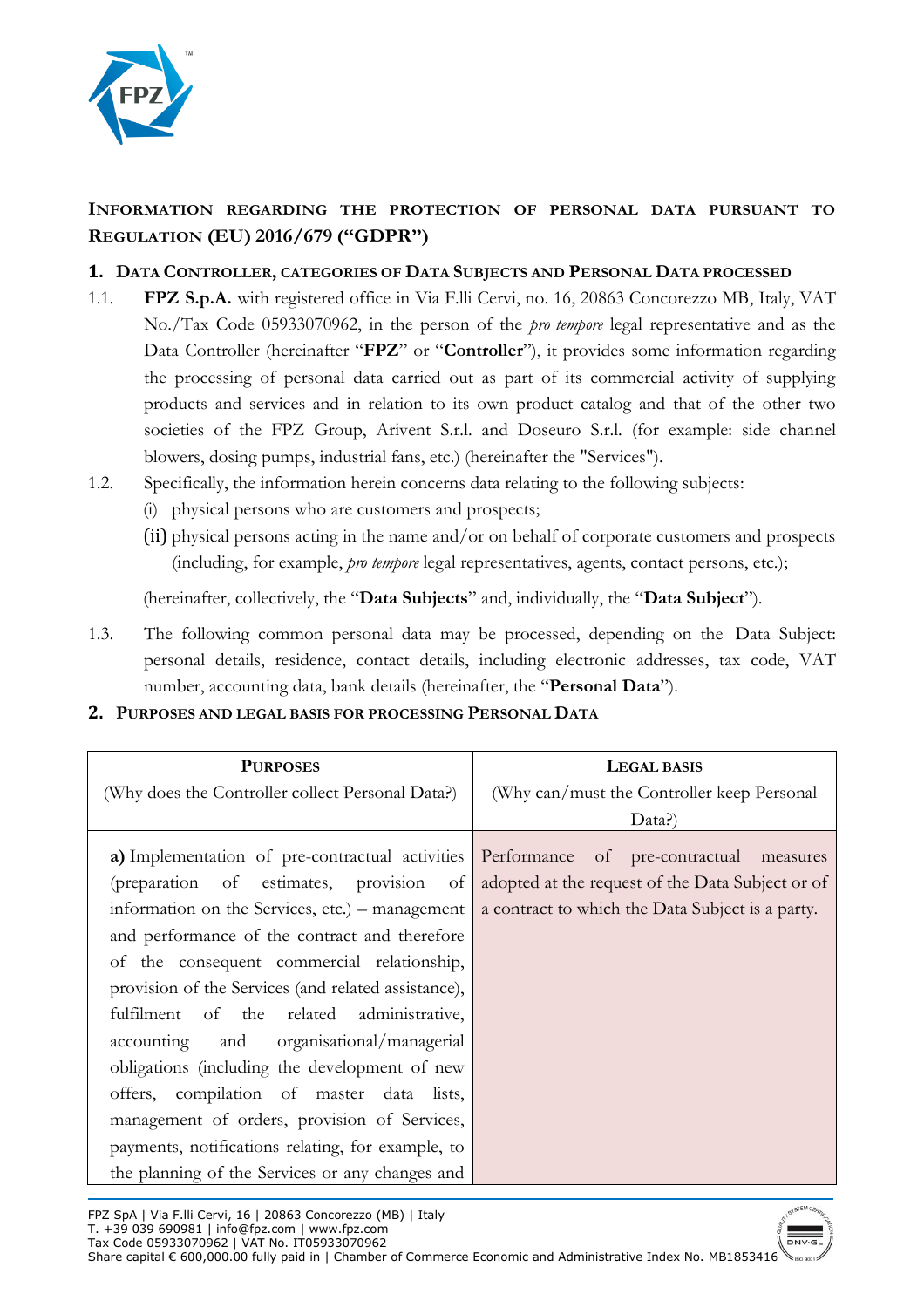

| more generally to the respective practical<br>aspects, etc.).                                                                                                                                                                                                                                                                                                                                                                                                                                                                                                                                                                                                                                                                             |                                                                                                 |
|-------------------------------------------------------------------------------------------------------------------------------------------------------------------------------------------------------------------------------------------------------------------------------------------------------------------------------------------------------------------------------------------------------------------------------------------------------------------------------------------------------------------------------------------------------------------------------------------------------------------------------------------------------------------------------------------------------------------------------------------|-------------------------------------------------------------------------------------------------|
| b) Fulfilment of a legal obligation related to civil,<br>tax (including those connected to invoicing) and<br>administrative provisions, EU legislation, rules,<br>codes or procedures approved by authorities and<br>other competent institutions, as<br>well<br>as<br>fulfilment of requests from the competent<br>administrative or judicial authority and, more<br>generally, from public entities in compliance<br>with legal formalities.                                                                                                                                                                                                                                                                                            | Fulfilment of a legal obligation applicable to<br>FPZ.                                          |
| c) Enforcement and protection of its rights,<br>including through out-of-court initiatives and<br>also via third parties, as well as prevention,<br>dissuasion<br>detection<br>and<br>of<br>fraudulent,<br>dangerous, unauthorised or illegal activities and<br>crimes (such as, for example, fraud, identity<br>theft, etc.).                                                                                                                                                                                                                                                                                                                                                                                                            | Pursuit of the legitimate interest of FPZ.                                                      |
| d) Management of promotional contacts and<br>therefore receipt of communications (including<br>the newsletter):<br>$d)$ no. 1. – commercial communications (for<br>example, by mail, SMS and even e-mails) for the<br>offer and promotion of the Services and<br>information on FPZ and two companies of<br>group, Arivent S.r.l. and Doseuro S.r.l. activities<br>and initiatives (such as workshops, invitations to<br>events, portfolios, completed projects, etc.), as<br>well as updates on the Services (such as<br>announcements of new products, technical<br>assistance activities, etc.); in order to prepare a<br>commercial and marketing communication that<br>is common and coherent with the strategy of the<br>FPZ Group, | As applicable:<br>Consent (expressed by filling in the form at the<br>bottom of this document). |
|                                                                                                                                                                                                                                                                                                                                                                                                                                                                                                                                                                                                                                                                                                                                           |                                                                                                 |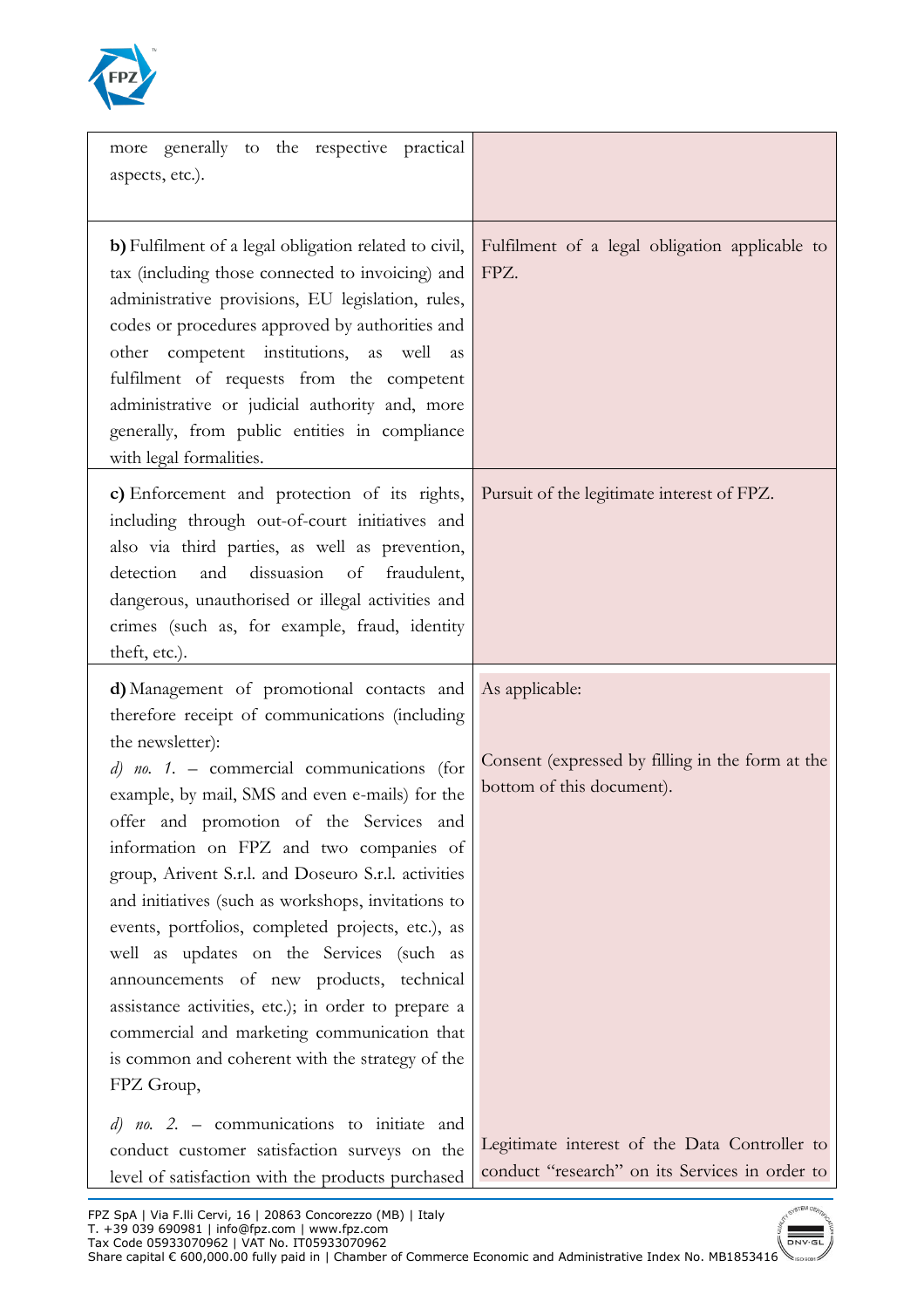

| and the services provided. | improve its offer based on the needs of its |
|----------------------------|---------------------------------------------|
|                            | customers.                                  |

#### **3. PROVISION OF THE REQUESTED DATA AND CONSEQUENCES OF NON-PROVISION**

3.1. Personal Data must be provided in order to achieve the purposes set out in par. 2, *"Purposes and legal basis for processing Personal Data"*, lett. a) and b). Therefore, if such data is not provided – or provided in part – the activity requested by the Data Subject cannot be performed, the contractual relationship cannot be finalised and the obligations related to the operational, economic and administrative performance of the Services cannot be fulfilled.

3.2. On the other hand, the provision of Personal Data for the purpose indicated in par. 2, lett. d) is optional since such processing is not essential for rendering the Services and therefore non-provision does not affect the performance of the Services and the possibility of fulfilling the related obligations.

## **4. PROCESSING**

Personal Data will be processed by means of manual and computer tools exclusively by authorised and specially trained people.

## **5. RECIPIENTS/CATEGORIES OF RECIPIENTS OF PERSONAL DATA**

- 5.1. Personal Data may be disclosed to/known by:
	- the Data Controller's staff authorised to process (employees and collaborators);
	- third parties providing services to FPZ Web, e-mail marketing, accounting, administrative, legal, insurance, banking services – who perform part of the processing activities and/or tasks connected to and aimed at the latter on behalf of the Data Controller by virtue of an agreement with the latter;
	- the two companies of the Group (Arivent S.r.l. and Doseuro S.r.l.) by virtue of any requests for information that the owner will receive;
	- third-party companies and professionals appointed to enforce rights, interests, claims arising from the execution of the Services or in any case from relations with the Data Subjects;
	- State Administrations, judicial or administrative Authorities, public and private Entities, also subsequent to inspections and verifications;
	- subjects who can access the data under the provisions of law or secondary or community legislation.

5.2. Such recipients will act, where appropriate, as data processors. Only the category of the recipients is indicated, as it is continuously updated. In order to obtain the updated list of recipients, the Data Subjects can contact the Data Controller directly, by writing to the addresses stated in par. 9.

## **6. PERSONAL DATA RETENTION PERIODS**

6.1. The Personal Data will be stored by the Data Controller for the time strictly necessary for the purpose (indicated in paragraph 2 *"Purposes and legal basis for processing Personal Data"*) for which they were collected, and specifically:

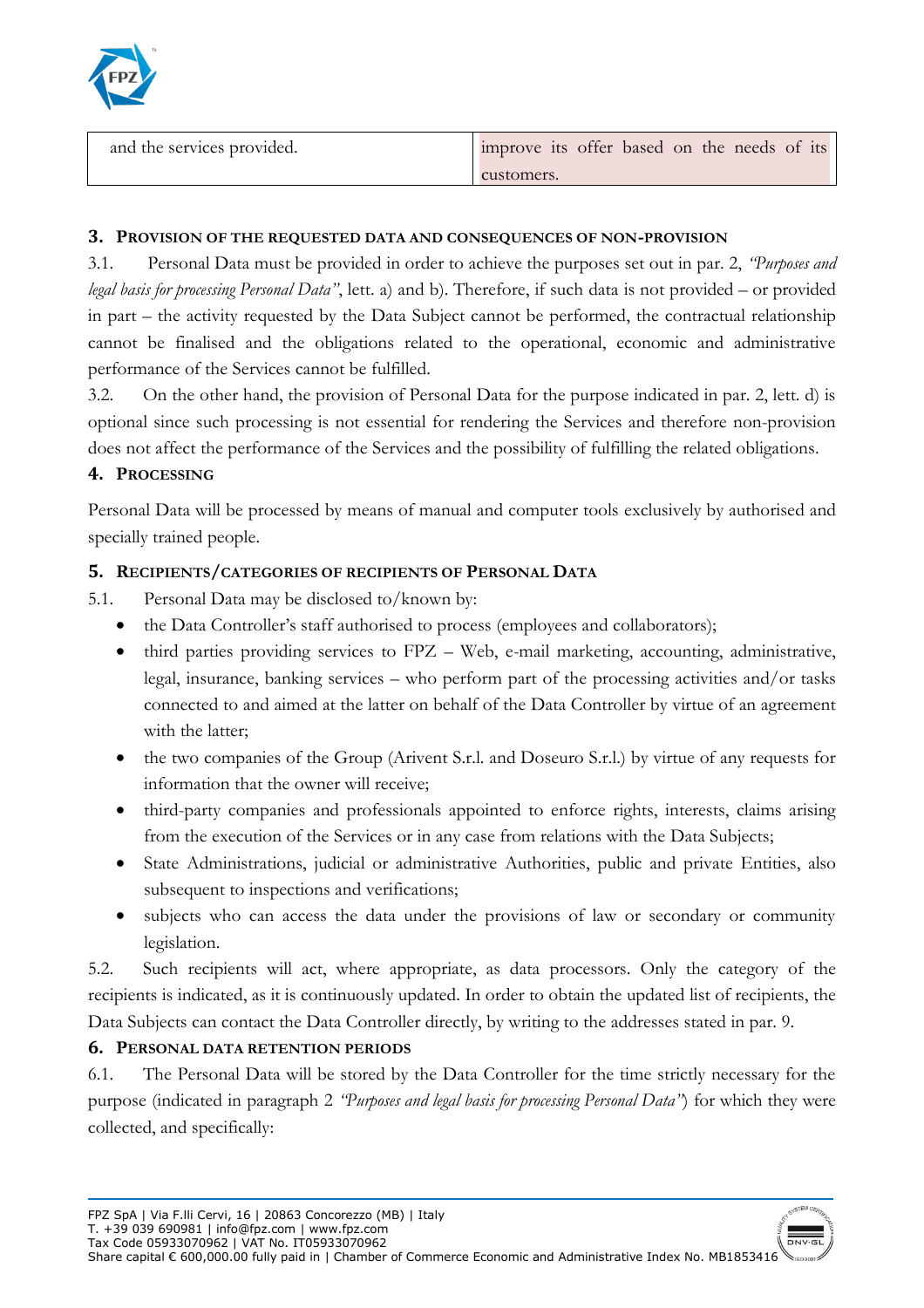

- $\triangleright$  for the purpose stated in par. 2 lett. a): at least for the entire duration of the commercial relationship or provision of the Services or in any case for the time necessary to perform further activities/services in favour of the Data Subjects and, in any case, for a period not exceeding 10 years from the termination of the relationship whereby the Data Controller supplies products and/or services to the Data Subjects;
- $\triangleright$  for the purpose indicated in par. 2 lett. b): Personal Data whose processing is necessary by virtue of legal obligations, for the entire duration stated in the law;
- $\triangleright$  for the purpose illustrated in par. 2 lett. d): until the revocation, if any, of the consent given by the Data Subjects or the exercise of the right of objection to which they are entitled, after which such data will be deleted or, in the event that the Services are in progress, data will no longer be processed for this specific purpose (as a consequence, they can be processed, where necessary, for the other purposes that are not based on consent), it being understood that FPZ lawfully processes data until revocation/objection. In the absence of revocation or objection, data will be retained as long as the Data Controller provides its Services. Unsubscribing from marketing messages will not interrupt notifications such as updates relating to the provision of the Services. In the absence of revocation or objection, data will be stored as long as the Data Controller performs promotional activities in relation to its business;

and in any case, in the event of issues, anomalies, challenges or disputes (including non-judicial ones), for a maximum period equal to the limitation period of the relevant proceedings, increased by a prudential period of six months, for the purpose (stated in par. 2, letter c) of ensuring the right of defence of the Data Controller with reference to possible disputes in judicial proceedings or administrative procedures and crime prevention.

**In all cases, once the respective terms have elapsed, all Personal Data will be deleted. The terms indicated may be extended in cases where the Personal Data are relevant in relation to pending or foreseeable litigations, due to requests from the competent authorities or pursuant to the applicable legislation.** 

# **7. TRANSFER OF PERSONAL DATA TO A THIRD COUNTRY OR TO AN INTERNATIONAL ORGANISATION**

Normally, Personal Data are not transferred to Third Countries. Should this become necessary for the fulfilment of the purposes indicated in par. 2, the Personal Data will be transferred in compliance with the provisions of law in force and in the presence of adequate safeguards.

## **8. RIGHTS**

The Data Subjects, as applicable, may at any time and free of charge exercise the following rights towards the Data Controller:

• **Right of access**: the Data Subjects can obtain from the Data Controller confirmation as to whether or not Personal Data concerning them are being processed and, in this case, obtain access to their personal data;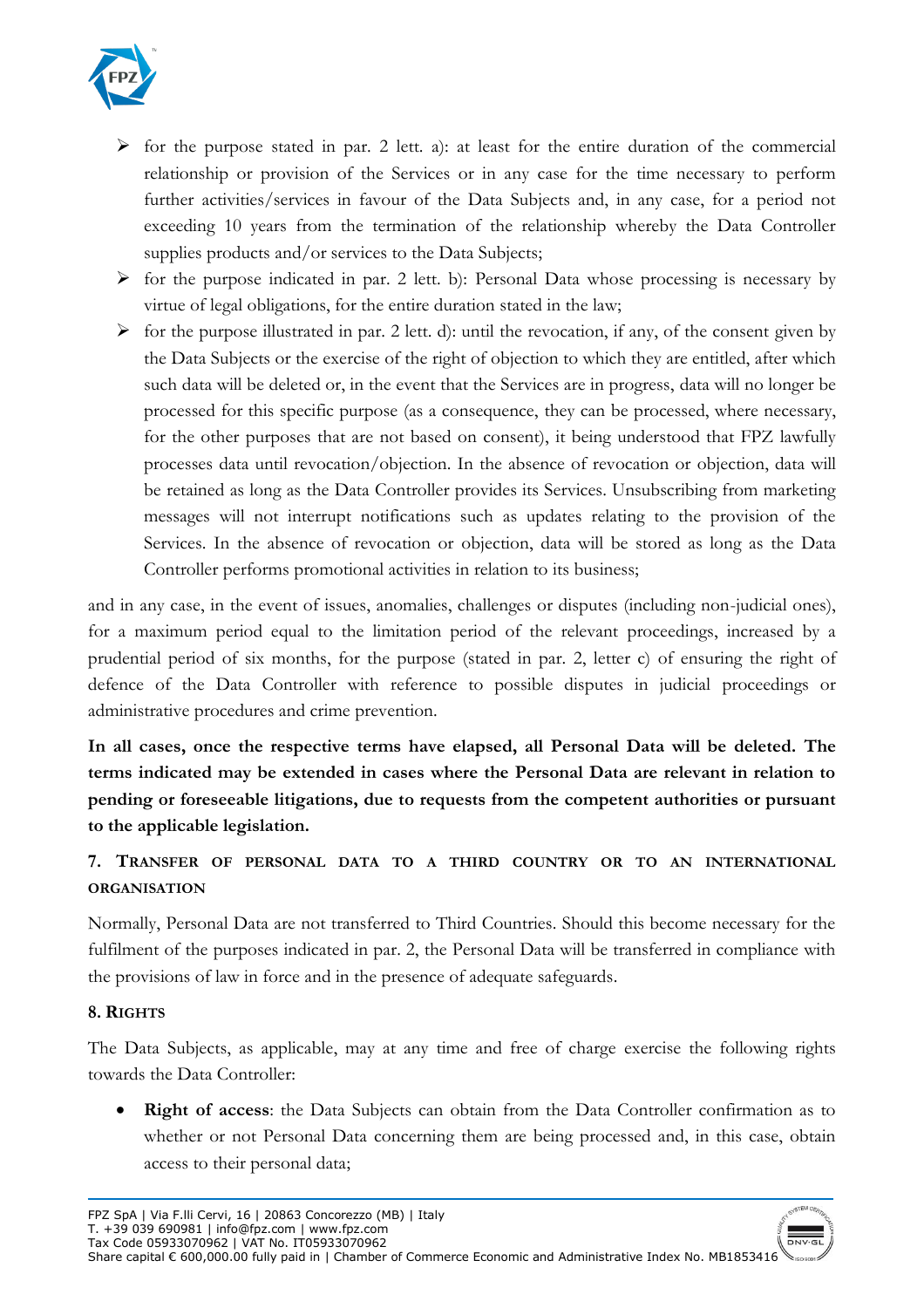

- **Right to rectification**: the Data Subjects can obtain the rectification/integration of inaccurate/incomplete Personal Data;
- **Right to erasure**: the Data Subjects can obtain, in the cases stated in the regulation, the erasure of their Personal Data;
- **Right to restriction of processing**: the Data Subjects can obtain, in the cases stated in the regulation, restriction of processing of Personal Data (the marking of stored personal data with the aim of limiting their processing in the future).
- **Right to data portability**: the Data Subjects can if data are processed by automated means based on consent or a contract – receive the personal data concerning them which they have provided to the Controller, in a structured, commonly used and machine-readable format, and transmit those data to another controller.

Furthermore, the Data Subjects have the right:

- **to object** to the processing of Personal Data for the purposes indicated in par. 2, *"Purposes and legal basis for processing Personal Data"*, lett. c) for reasons, to be specified, connected to their particular situation;
- in relation to the processing of their data for the purpose indicated in par. 2 *"Purposes and legal*" *basis for processing Personal Data"*, lett. d), therefore for the management of promotional contacts, to **object** at any time and without giving any reason or, if processing is based on consent (letter d) no. 1), to **withdraw** consent at any time, in the following ways: by clicking on the appropriate link at the bottom of each newsletter received in order to unsubscribe from the mailing list or, as regards the other means of communication, by contacting the Data Controller at the addresses indicated in par. 9;
- finally, if they believe that the processing of their Personal Data breaches the provisions of the GDPR, to **lodge a complaint** with the National supervisory authority of the member state of the European Union where the Data Subjects have their habitual residence or place of work or where the alleged violation of their right has occurred (if that State is Italy, the entity which can be contacted is *Autorità Garante per la Protezione dei Dati Personali*) or to seek **effective judicial remedy** (art. 79 GDPR).

## **9. CONTACTS**

In order to exercise any rights or request information, Data Subjects may contact the Data Controller:

- via mail: Via F.lli Cervi 16 20863 Concorezzo (MB), Italy
- via e-mail: **[privacy@fpz.com](mailto:%E2%80%AFprivacy@arivent.it)**

As acknowledgement of receipt\_

| Place, |  |  |  |  |
|--------|--|--|--|--|
|        |  |  |  |  |

(stamp and signature)

\*\*\*